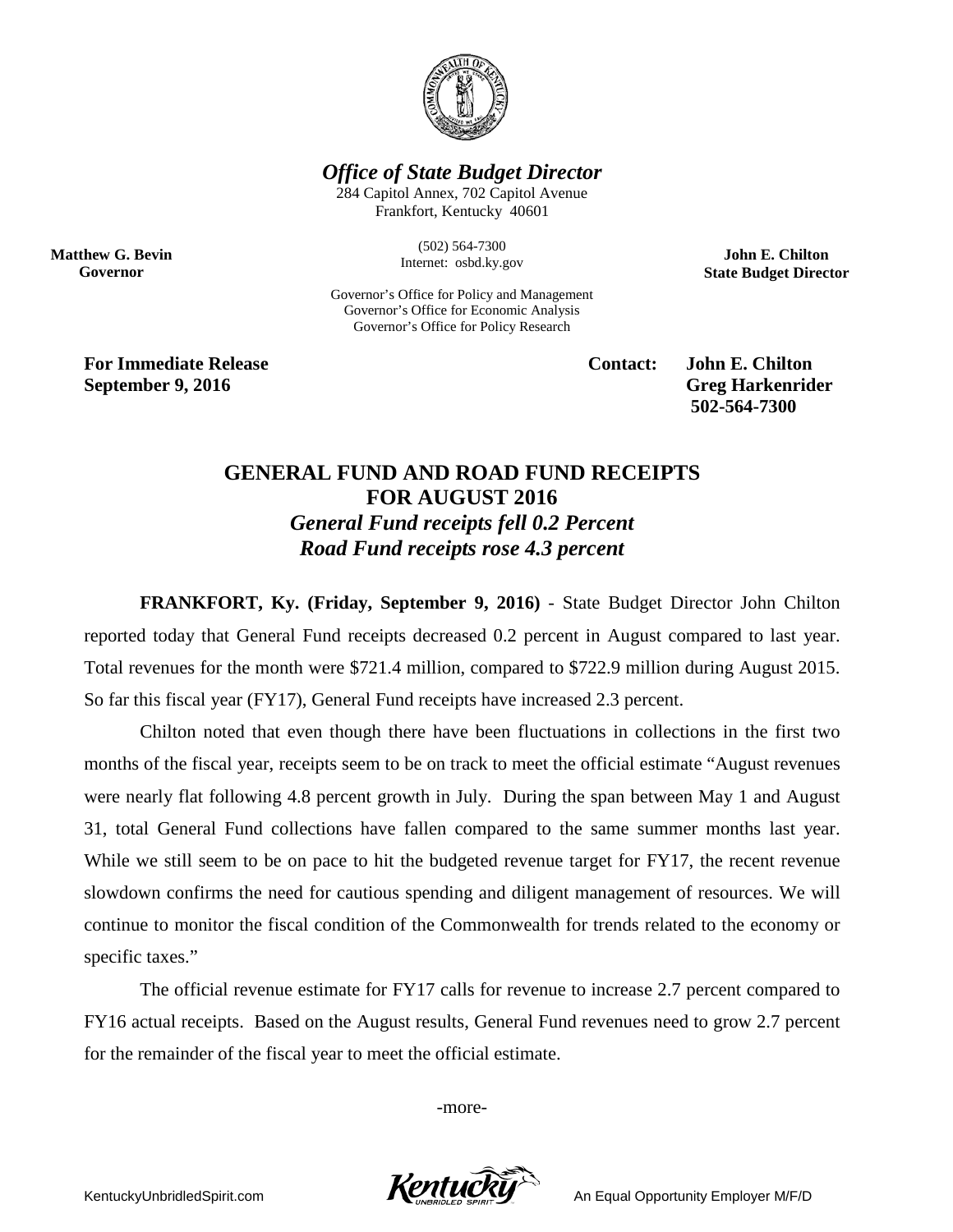Among the major accounts:

- Individual income taxes decreased 2.8 percent due to a 4.0 percent decline withholding payments. The remaining three components of the tax, declarations, net returns and fiduciary, all showed modest increases.
- Sales tax revenues rose 1.7 percent and have increased 2.5 percent through the first two months of the fiscal year.
- Corporation income tax collections increased \$1.2 million as declaration payments were almost completely offset by a decline in net refunds. Year-to-date receipts have grown by \$7.6 million.
- Cigarette taxes grew 5.5 percent but have fallen 2.5 percent for the year.
- Property taxes decreased 6.6 percent but have grown 8.0 percent for the fiscal year. (Most property tax collections are concentrated later in the fiscal year.)
- Coal severance tax collections improved relative to July when collections were at an alltime low of \$6.9 million. Receipts in August fell 24.6 percent and are down 36.5 percent through the first two months of the fiscal year.
- Lottery revenues grew 2.8 percent to \$18.5 million.

Road Fund revenue grew 4.3 percent in August with revenues of \$139.2 million. Motor vehicle usage tax collections and motor fuels receipts together were essentially flat, increasing only \$100,000 for the month. The increase in revenues came from motor vehicle license and weight distance collections. The increases offset timing issues from July. The official Road Fund revenue estimate calls for a 1.7 percent decrease in receipts for the entire fiscal year (FY17). Based on yearto-date collections, revenues can decline 2.1 percent for the remainder of the fiscal year to meet the estimate.

Among the accounts:

- Motor fuels fell 0.4 percent in August but have increased 0.7 percent for the year.
- Motor vehicle usage collections increased 0.8 percent for the month but have declined 4.0 percent for the first two months of the fiscal year.
- License and privilege tax grew 21.6 percent.
- Nontax receipts increased \$1.0 million and are down \$100,000 for the year.

## **-30-**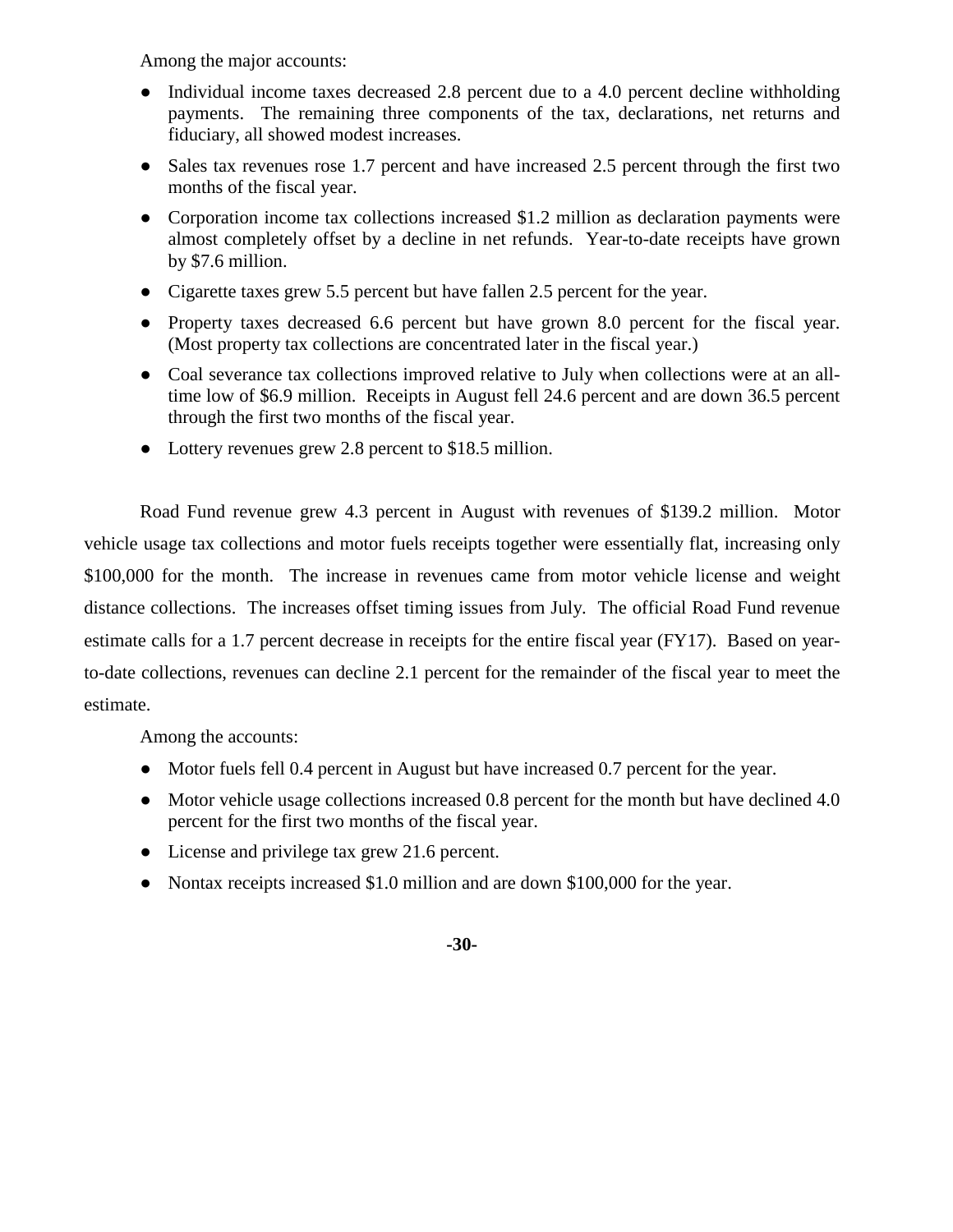## KENTUCKY STATE GOVERNMENT REVENUE 1. GENERAL FUND REVENUE

|                                                | <b>AUGUST</b>          | <b>AUGUST</b>        |                          | <b>JULY THROUGH AUGUST</b> |                         |                   |
|------------------------------------------------|------------------------|----------------------|--------------------------|----------------------------|-------------------------|-------------------|
|                                                | 2016                   | 2015                 | % Change                 | FY 2017                    | FY 2016                 | % Change          |
| <b>TOTAL GENERAL FUND</b>                      | \$721,412,105          | \$722,891,829        | $-0.2%$                  | \$1,490,700,113            | \$1,456,674,506         | 2.3%              |
| Tax Receipts                                   | \$702,091,716          | \$708,571,764        | $-0.9%$                  | \$1,441,559,336            | \$1,412,454,925         | 2.1%              |
| Sales and Gross Receipts                       | \$333,485,243          | \$327,277,933        | 1.9%                     | \$691,117,339              | \$678,049,460           | 1.9%              |
| <b>Beer Consumption</b>                        | 516,697                | 595,382              | $-13.2\%$                | 1,085,487                  | 1,316,963               | -17.6%            |
| <b>Beer Wholesale</b>                          | 5,078,353              | 5,653,208            | $-10.2%$                 | 11,036,400                 | 12,612,786              | $-12.5%$          |
| Cigarette                                      | 20,005,407             | 18,957,060           | 5.5%                     | 39,601,474                 | 40,596,987              | $-2.5%$           |
| <b>Distilled Spirits Case Sales</b>            | 10,599                 | 11,027               | $-3.9%$                  | 24,417                     | 24,559                  | $-0.6%$           |
| <b>Distilled Spirits Consumption</b>           | 1,002,406              | 1,032,015            | $-2.9%$                  | 2,302,823                  | 2,310,132               | $-0.3%$           |
| <b>Distilled Spirits Wholesale</b>             | 2,964,262              | 3,016,819            | $-1.7%$                  | 6,846,681                  | 6,788,280               | 0.9%              |
| Insurance Premium                              | 1,295,215              | 233,055              | 455.8%                   | 1,305,236                  | 238,437                 | 447.4%            |
| Pari-Mutuel                                    | 361,013                | 425,657              | $-15.2%$                 | 796,410                    | 653,482                 | 21.9%             |
| Race Track Admission                           | 80,349                 | 0                    | ---                      | 80,349                     | 111,140                 | $-27.7%$          |
| Sales and Use                                  | 293,656,716            | 288,684,428          | 1.7%                     | 610,556,434                | 595,579,655             | 2.5%<br>$-2.3%$   |
| Wine Consumption<br>Wine Wholesale             | 213,464<br>1,263,239   | 229,037<br>1,262,788 | $-6.8%$<br>0.0%          | 476,466<br>2,640,399       | 487,516<br>2,743,257    | $-3.7%$           |
| <b>Telecommunications Tax</b>                  | 5,334,331              | 5,337,042            | $-0.1%$                  | 10,796,620                 | 10,902,099              | $-1.0%$           |
| <b>Other Tobacco Products</b>                  | 1,703,180              | 1,840,415            | $-7.5%$                  | 3,568,099                  | 3,679,651               | $-3.0%$           |
| Floor Stock Tax                                | 15                     | 0                    | ---                      | 43                         | 4,516                   | $-99.0%$          |
|                                                |                        |                      |                          |                            |                         |                   |
| License and Privilege                          | \$278,903              | ( \$926, 400)        | ---                      | (\$1,459,955)              | (\$527, 153)            |                   |
| Alc. Bev. License Suspension                   | 35,650                 | 47,725               | $-25.3%$                 | 85,200                     | 71,075                  | 19.9%             |
| <b>Corporation License</b>                     | 8,881                  | 27,776               | $-68.0%$                 | 10,280                     | 38,109                  | $-73.0%$          |
| Corporation Organization                       | 5,945<br>13,818        | 0                    | $---$<br>4.2%            | 5,945<br>28,434            | 0<br>45,453             | $-37.4%$          |
| Occupational Licenses<br>Race Track License    | 95,000                 | 13,263<br>0          | ---                      | 95,000                     | 132,500                 | $-28.3%$          |
| <b>Bank Franchise Tax</b>                      | 60,148                 | (1,071,801)          | ---                      | (1,807,853)                | (931, 908)              | $---$             |
| <b>Driver License Fees</b>                     | 59,461                 | 56,637               | 5.0%                     | 123,039                    | 117,618                 | 4.6%              |
|                                                |                        |                      |                          |                            |                         |                   |
| <b>Natural Resources</b>                       | \$11,217,538           | \$14,014,392         | $-20.0\%$                | \$20,059,186               | \$30,678,567            | $-34.6%$          |
| Coal Severance                                 | 8,438,578              | 11,186,295           | -24.6%                   | 15,411,778                 | 24,272,470              | -36.5%            |
| Oil Production                                 | 394,967                | 541,142              | $-27.0%$                 | 850,361                    | 1,186,085               | $-28.3%$          |
| <b>Minerals Severance</b>                      | 1,959,151              | 1,618,107            | 21.1%                    | 3,145,935                  | 3,805,902               | $-17.3%$          |
| <b>Natural Gas Severance</b>                   | 424,841                | 668,849              | -36.5%                   | 651,113                    | 1,414,110               | -54.0%            |
| Income                                         | \$326,502,978          | \$335,734,165        | $-2.7%$                  | \$683,760,493              | \$656,346,910           | 4.2%              |
| Corporation                                    | (9,707,025)            | (10,868,843)         | $\hspace{0.05cm} \ldots$ | 14,395,488                 | 6,772,219               | 112.6%            |
| Individual                                     | 330,215,545            | 339,729,378          | $-2.8%$                  | 664,341,866                | 632,930,556             | 5.0%              |
| <b>Limited Liability Entity</b>                | 5,994,458              | 6,873,629            | $-12.8%$                 | 5,023,139                  | 16,644,135              | $-69.8%$          |
|                                                |                        |                      |                          |                            |                         |                   |
| Property<br>Building & Loan Association        | \$24,550,501<br>16,633 | \$26,299,189<br>0    | $-6.6%$<br>---           | \$37,036,418<br>16,633     | \$34,291,663<br>0       | 8.0%              |
| General - Real                                 | 39,731                 | 134,097              | $-70.4%$                 | 6,519                      | 87,305                  | $-92.5%$          |
| General - Tangible                             | 9,676,089              | 10,049,700           | $-3.7%$                  | 21,132,389                 | 19,545,014              | 8.1%              |
| Omitted & Delinquent                           | 3,189,027              | 2,263,606            | 40.9%                    | 812,374                    | (2.240.280)             | $---$             |
| <b>Public Service</b>                          | 11,624,206             | 13,846,829           | $-16.1%$                 | 15,063,688                 | 16,894,666              | $-10.8%$          |
| Other                                          | 4,815                  | 4,958                | $-2.9%$                  | 4,815                      | 4,958                   | $-2.9%$           |
|                                                |                        |                      |                          |                            |                         |                   |
| Inheritance Tax                                | \$4,174,447            | \$4,014,257          | 4.0%                     | \$7,227,861                | \$9,591,934             | -24.6%            |
| Miscellaneous                                  | \$1,882,106            | \$2,158,229          | $-12.8%$                 | \$3,817,994                | \$4,023,544             | $-5.1%$           |
| <b>Legal Process</b>                           | 1,029,626              | 1,374,004            | $-25.1%$                 | 2,116,958                  | 2,455,095               | $-13.8%$          |
| T. V. A. In Lieu Payments                      | 848,556                | 784,225              | 8.2%                     | 1,697,112                  | 1,568,450               | 8.2%              |
| Other                                          | 3,924                  | 0                    | $---$                    | 3,924                      | 0                       |                   |
|                                                |                        |                      |                          |                            |                         |                   |
| <b>Nontax Receipts</b>                         | \$18,580,996           | \$14,210,348         | 30.8%                    | \$48,833,546               | \$43,880,460            | 11.3%             |
| <b>Departmental Fees</b><br>PSC Assessment Fee | 1,062,364              | 832,136              | 27.7%                    | 1,870,773                  | 1,757,928<br>10,760,481 | 6.4%              |
| Fines & Forfeitures                            | 365,784<br>1,579,213   | 163,213<br>1,795,909 | 124.1%<br>$-12.1%$       | 12,907,059<br>3,283,710    | 3,754,179               | 19.9%<br>$-12.5%$ |
| Income on Investments                          | (49, 102)              | (58, 591)            | ---                      | (32,581)                   | (92, 867)               |                   |
| Lottery                                        | 18,500,000             | 18,000,000           | 2.8%                     | 36,000,000                 | 35,000,000              | 2.9%              |
| Sale of NO <sub>x</sub> Credits                | 0                      | 0                    | ---                      | 0                          | 0                       | ---               |
| Miscellaneous                                  | (2,877,264)            | (6,522,318)          | ---                      | (5, 195, 416)              | (7, 299, 261)           | $---$             |
|                                                |                        |                      |                          |                            |                         |                   |
| <b>Redeposit of State Funds</b>                | \$739,394              | \$109,717            | 573.9%                   | \$307,231                  | \$339,122               | $-9.4%$           |